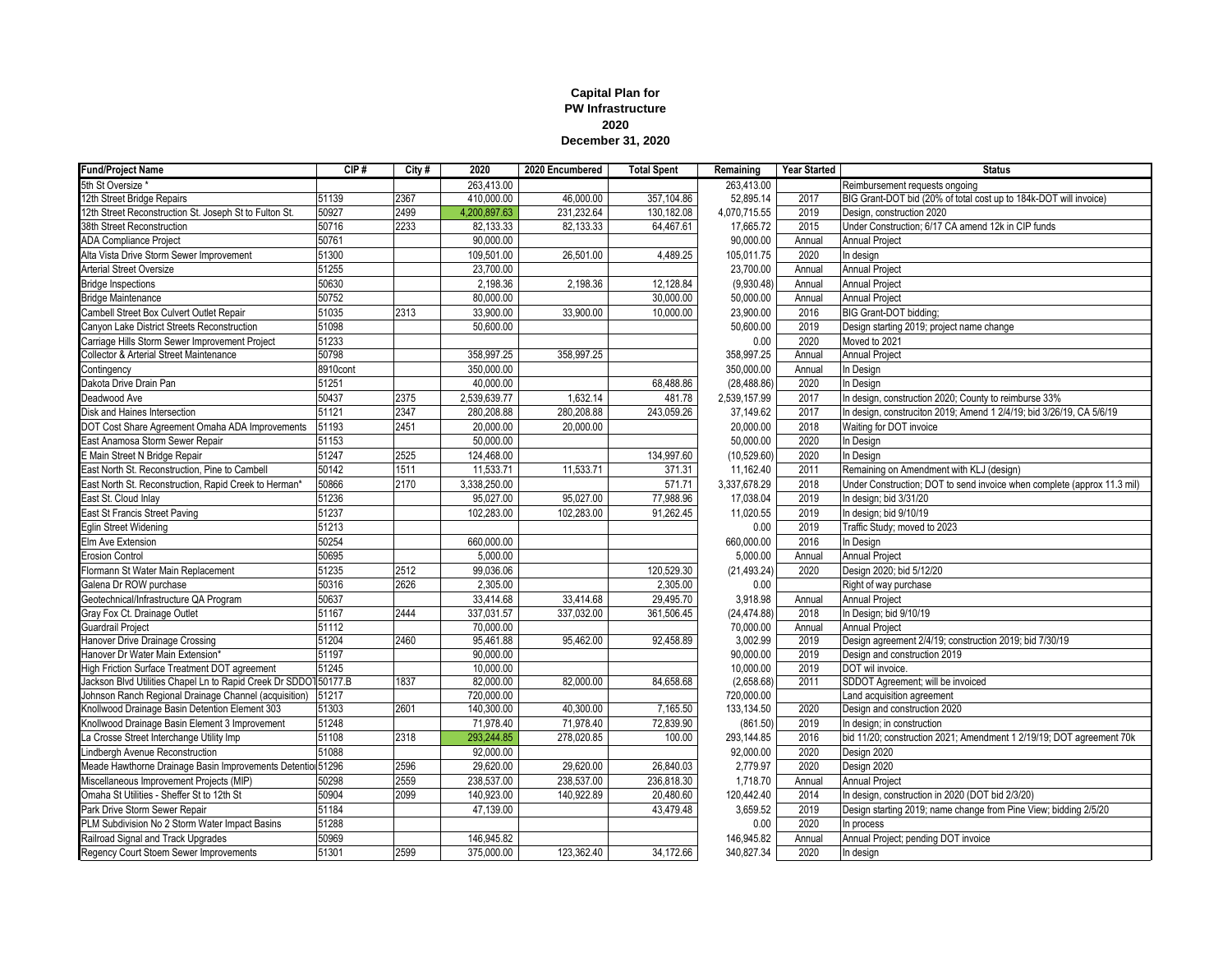| Roadway Surfacing Project (formally Out of the Dust) | 50297          |      | 50.866.00          |              | 39,873.65               | 10.992.35                     | Annual | <b>Annual Project</b>                                                   |
|------------------------------------------------------|----------------|------|--------------------|--------------|-------------------------|-------------------------------|--------|-------------------------------------------------------------------------|
| Robbinsdale - Design                                 | 51280          |      | 407,500.00         |              |                         | 407,500.00                    | 2020   | Design of 50389.4-1& 50390.5-1                                          |
| Robbinsdale-Ivy, Fairlane, Willow, Nevada, E. Idaho  | 50421.3-1C     | 2254 | 219,834.29         | 219,834.29   | 247,606.94              | (27, 772.65)                  | 2019   | bid 10/30/18: construction 2019                                         |
| Robbinsdale - Phase 5                                | 50390.5-1      |      | 108,000.00         |              |                         | 108,000.00                    | 2020   | Design 2020                                                             |
| Robbinsdale Phase 6 Design                           | 51232          | 2515 | 333,769.83         | 333,769.83   | 164,358.57              | 169,411.26                    | 2019   | Design of Phase 6 projects                                              |
| Robbinsdale Phase 6 Parkview Drive Reconstruction    | 51232.B        | 2517 | 2,369,514.19       | 2,369,514.00 | 75,061.94               | 2,294,452.25                  | 2020   | bid 9/29/20                                                             |
| San Marco Street Bridge Repair                       | 51194          |      | 115.000.00         |              |                         | 115.000.00                    | 2020   | Design 2020; construction 2021                                          |
| Sheridan Lake Road Reconst. CLD to W Main            | 50967          |      | 238,000.00         |              |                         | 238,000.00                    | 2017   | New design contract land acqu 2020; construction 2021                   |
| Silver Street DOT agreement                          | 50940          |      | 539,186.94         |              | 540,186.94              | (1,000.00)                    | 2016   | Project complete; received DOT invoice 10/20                            |
| Skyline - Design                                     | 50153          |      | 51,300.00          |              | 51,300.00               | 0.00                          | 2020   | Lot purchase from Abel Harmon                                           |
| St. Andrew Street- Street and Utility Project        | 51260          | 2604 | 18,560.00          |              | 1,928.71                | 16,631.29                     | 2020   | Design 2020                                                             |
| St. Cloud Street Reconstruction                      | 50796          | 2279 | 399,993.39         | 399,993.39   | 315,103.02              | 84,890.37                     | 2019   | Bid 11/13/18; construction 2019; CA pending                             |
| St. Cloud Street Reconstruction - 5th to Highland    | 51036          | 2487 | 42,296.02          | 36,936.02    | 33,636.31               | 8,659.71                      | 2019   | Design starting 2019, agreement approved 5/6/19; construction moved 21  |
| St Cloud Street Reconstruciton West Blvd to 9th St   | 51174          |      | 20,000.00          |              | 16,431.46               | 3,568.54                      | 2020   | Design 2020                                                             |
| St. Patrick Street Reconstruction                    | 50456          |      | 640,000.00         |              |                         | 640,000.00                    | 2020   | Design near complete; construction 2020                                 |
| St Patrick St Mt Rushmore Rd to 5th                  | 51126          |      | 94,770.00          |              |                         | 94,770.00                     | 2020   | Design 2020                                                             |
| Street Rehabilitation - Utility Support Fund *       | 50844          |      | 1,871,864.85       |              | 1,871,864.85            | 0.00                          | Annual | <b>Annual Project</b>                                                   |
| <b>Street Rehabilitation</b>                         | 50549          |      | 1,864,494.85       |              | 603,011.16              | 1,261,483.69                  | Annual | <b>Annual Project</b>                                                   |
| Sturgis Road Oversize Drainage Improvements          | 51201          | 2001 | 25,000.00          | 25,000.00    | 25,263.41               | (263.41)                      | 2018   | Oversize for drainage at Black Hills Sports Complex                     |
| Tower Ct. Outfall Stabilization                      | 51203          | 2455 | 152,207.00         | 152,207.00   | 122,547.20              | 29,659.80                     | 2018   | In design; construction 2019; bid 9/10/19                               |
| <b>Tower Road Stabilization Project</b>              | 51254          | 2537 | 633,504.00         | 85,785.00    | 48,393.97               | 585,110.03                    | 2019   | In Design                                                               |
| <b>Traffic Operations Upgrades</b>                   | 51047          |      | 465,990.00         |              |                         | 465,990.00                    | Annual | <b>Annual Project</b>                                                   |
| Jna Del Drive                                        | 50914          | 2505 | 54,966.00          |              | 3,410.65                | 51,555.35                     | 2020   | In Design                                                               |
| <b>Wentworth Drive Reconstruction</b>                | 51039          |      | 110,000.00         |              |                         | 110,000.00                    | 2020   | Design 2020                                                             |
| West Memorial Park Improvements                      | 51083          | 2246 | 4,929.56           | 4,930.00     | 4,242.52                | 687.04                        | 2017   | Project complete minus punch list; final payment remaining              |
| Wildwood Area Reconstruction                         | 51004          | 2504 | 190,846.88         | 190,846.88   | 176,834.29              | 14,012.59                     | 2019   | Design for CIP's 50917+51003+51253 (name change-was Sunburst Dr)        |
| Wonderland Area St & Utilities                       | 51070.1        |      | 104,000.00         |              |                         | 104,000.00                    | 2020   | Design 2020                                                             |
| Woodlawn Dr. Sanitary Sewer Replacement              | 50623          | 2285 | 267,530.86         | 267,531.00   | 398,721.19              | (131, 190.33)                 | 2020   | Design 2019; construction 2020; bid 3/31/20                             |
| Winners/Crown/Squire/Gallery/Hallmark St Repair      | 51134          |      | 500,000.00         |              |                         | 500,000.00                    | 2020   | Design 2020                                                             |
| Miscellaneous Survey Services                        |                | 2585 |                    |              | 2,337.50                | (2,337.50)                    |        |                                                                         |
| Storm Sewer Impact Basin                             |                | 2562 |                    |              | 2,082.50                | (2,082.50)                    |        |                                                                         |
| Catron Blvd Widening                                 |                | 2343 |                    |              | 4,843.35                | (4,843.35)                    |        |                                                                         |
| JS16B                                                |                | 1393 |                    |              | 8,791.57                | (8,791.57)                    |        |                                                                         |
|                                                      |                | 2022 |                    |              | 14,581.63               |                               |        |                                                                         |
| West Chicago Street<br>Cherry Ave Bridge Repair      |                | 2368 |                    |              | 103,308.54              | (14, 581.63)<br>(103, 308.54) |        |                                                                         |
| <b>Project Total</b>                                 |                |      |                    |              |                         | 21,096,445.92                 |        |                                                                         |
|                                                      |                |      | 28,330,612.85      | 6,848,644.94 | 7,234,166.93            |                               |        |                                                                         |
|                                                      |                |      |                    |              |                         |                               |        |                                                                         |
| <b>Urban Systems</b>                                 |                |      |                    |              |                         |                               |        |                                                                         |
| East North St. Reconstruction, Rapid Creek to Herman | 50866          |      | 7,995,518.75       | 7,995,519.00 |                         | 7,995,518.75                  | 2018   | Under Construction; DOT to send invoice when complete (approx 11.3 mil) |
| Sheridan Lake Road Reconst. CLD to W Main            | 50967          |      | 2,550,000.00       | 31.01        |                         | 2,550,000.00                  | 2017   | Remaining design contract payment; land acqu 2020; construction 2021    |
| Sheridan Lake Rd - Corral to Catron                  | 51122          | 2579 | 4,007,137.00       |              | 4,500.00                | 4,002,637.00                  | 2017   | Traffice study 2017(2373); construction 2024; amend 1 HDR 12/3/18       |
| Catron Blvd Widening                                 |                | 2343 |                    |              | 10,154.24               | (10, 154.24)                  |        |                                                                         |
| East North St - Maple to Pine                        |                | 2017 |                    |              | 6,325.00                | (6,325.00)                    |        |                                                                         |
| <b>Project Total</b>                                 |                |      | 14,552,655.75      | 7,995,550.01 | 20,979.24               | 14,531,676.51                 |        |                                                                         |
|                                                      |                |      |                    |              |                         |                               |        |                                                                         |
|                                                      |                |      |                    |              |                         |                               |        |                                                                         |
| <b>Budget Totals - PW Infrastructure</b>             |                |      | 42,006,599.49      |              |                         |                               |        |                                                                         |
| Project Totals - Streets, Drainage, MIP              |                |      | 42,883,268.60      |              |                         |                               |        |                                                                         |
| <b>Budget Totals Minus Project Totals</b>            |                |      | (876, 669.11)      |              | <b>Total Spent 2020</b> | Remaining 2020                |        |                                                                         |
| <b>Total Cumulative Balance</b>                      |                |      | (876, 669.11)      |              | 7,255,146.17            | 35,628,122.43                 |        |                                                                         |
|                                                      |                |      |                    |              |                         |                               |        |                                                                         |
| Legend                                               | <b>Revised</b> |      | <b>Rescheduled</b> | Added        |                         |                               |        |                                                                         |
|                                                      |                |      |                    |              |                         |                               |        |                                                                         |

\*Originally allocated from .16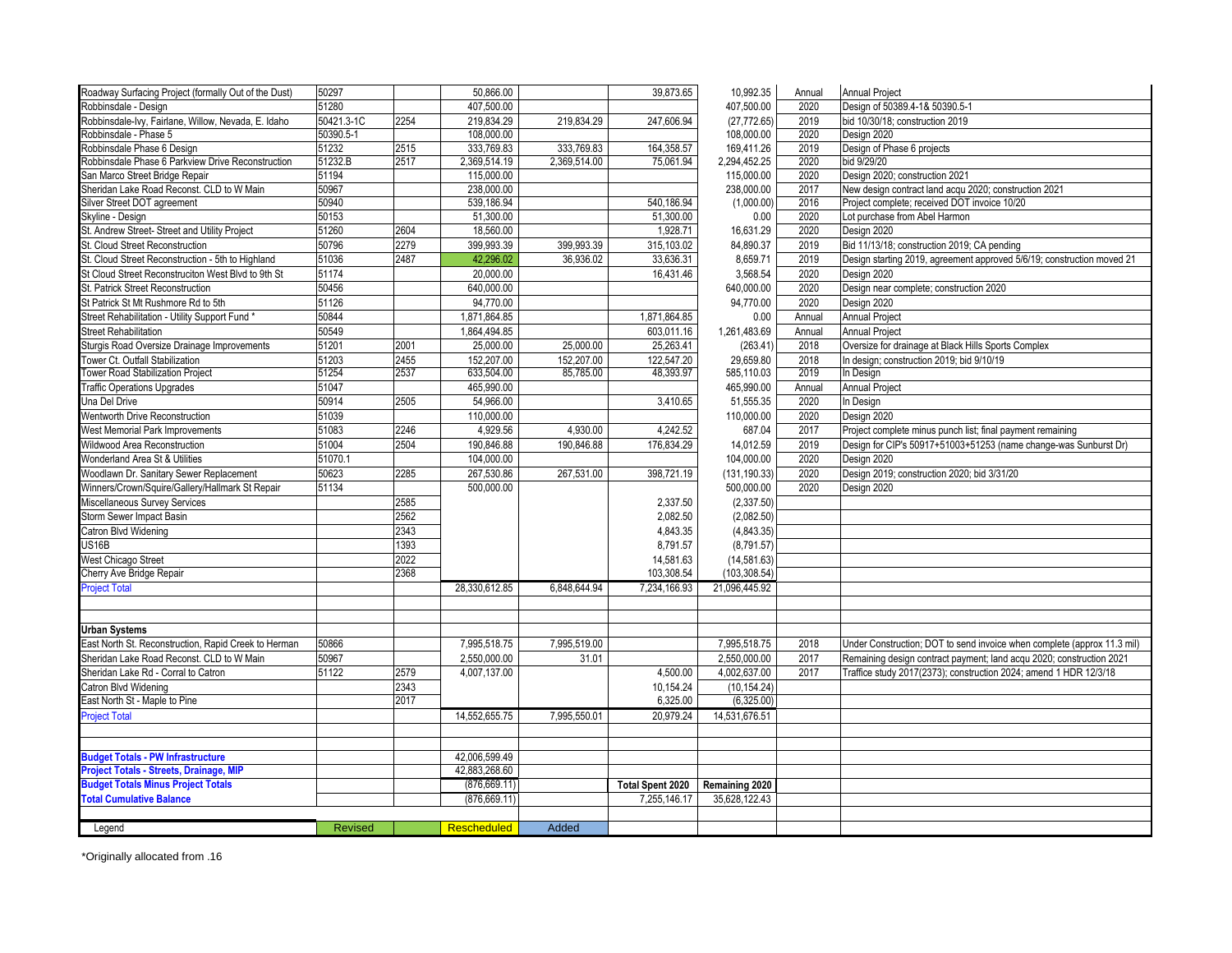## **Capital Plan for PW Infrastructure 2021 through 2025 Summary December 31, 2020**

| <b>Fund/Project Name</b>                                        | CIP#     | 2021     | 2022    | 2023      | 2024      | 2025      | <b>Fund Total</b> |
|-----------------------------------------------------------------|----------|----------|---------|-----------|-----------|-----------|-------------------|
| 9th Street and Clark Street Reconstruction                      | 51281    |          |         | 232,875   |           | 1,350,000 | 1,582,875         |
| 44th Street Phase 2 - W. Main to W. Chicago                     | 50719    |          |         |           | 95,000    |           | 95,000            |
| <b>ADA Compliance Project</b>                                   | 50761    | 60,000   | 60,000  | 60,000    | 60,000    | 60,000    | 300,000           |
| <b>Arterial Street Oversize</b>                                 | 51255    | 75,000   | 50,000  | 50,000    | 50,000    | 50,000    | 275,000           |
| <b>Bridge Inspections</b>                                       | 50630    | 1,000    | 2,500   | 1,000     | 2,500     | 1,000     | 8,000             |
| <b>Bridge Maintenance</b>                                       | 50752    | (6, 500) |         |           | 150,000   |           | 143,500           |
| Carriage Hills Storm Sewer Improvement Project                  | 51233    | 250,000  |         |           |           |           | 250,000           |
| Carriage Hills Drive-Corral to Parkridge Recon                  | 51164    |          |         |           | 200,000   |           | 200,000           |
| Carriage Hills Drive - Corral Drive/Canyon Drive Reconstruction | 51165    |          |         |           | 150,000   |           | 150,000           |
| <b>Clark Street and Tompkins Street</b>                         | 50797    |          | 10,000  |           | 126,000   |           | 136,000           |
| <b>Collector &amp; Arterial Street Maintenance</b>              | 50798    | 300,000  | 300,000 | 300,000   | 300,000   | 300,000   | 1,500,000         |
| Contingency                                                     | 8910cont | 350,000  | 350,000 | 350,000   | 350,000   | 350,000   | 1,750,000         |
| Dyess Ave Reconstruction Seger Dr to City Limits                | 51282    | 280,000  |         | 1,130,000 | 2,100,000 |           | 3,510,000         |
| E Main Street N Bridge Repair                                   | 51247    | 156,500  |         |           |           |           | 156,500           |
| East Anamosa Storm Sewer Repair                                 | 51153    | 200,000  |         |           |           |           | 200,000           |
| East Boulevard Water Transmission Main                          | 50463    |          |         | 180,000   |           | 820,000   | 1,000,000         |
| Eglin Street Traffic Impact Study                               | 51213    |          |         | 60,000    |           |           | 60,000            |
| Eglin Street Widening                                           | 51214    |          |         |           |           | 320,000   | 320,000           |
| Elm Avenue Reconstruction North - Phase 5                       | 50703    |          |         |           |           | 175,000   | 175,000           |
| Elmhurst Drive Reconstruction                                   | 51098.1  |          | 203,994 |           |           |           | 203,994           |
| E Waterloo St Reconstruction - Milwaukee to Lacrosse            | 50919    | 47,000   |         |           | 491,000   |           | 538,000           |
| <b>Erosion Control</b>                                          | 50695    | 5,000    | 5,000   | 5,000     | 5,000     | 5,000     | 25,000            |
| Forest Street and Juniper Street Reconstruction                 | 51098.2  |          |         | 240,779   |           |           | 240,779           |
| Geotechnical/Infrastructure QA Program                          | 50637    | 25,000   | 25,000  | 25,000    | 25,000    | 25,000    | 125,000           |
| Guardrail Project                                               | 51112    | 35,000   | 35,000  | 35,000    | 35,000    | 35,000    | 175,000           |
| <b>Idlewild Box Culvert</b>                                     | 50715    | 200,000  |         |           |           |           | 200,000           |
| Jackson Blvd DBDP                                               | 50349    | 60,000   |         |           | 480,000   |           | 540,000           |
| Jackson Blvd & W. Main ST Intersection Reconstruction           | 50858    |          |         | 1,375,000 |           |           | 1,375,000         |
| Jane Drive Storm Sewer                                          | 51259    |          | 75,000  |           |           |           | 75,000            |
| Johnson Ranch Regional Drainage Channel (acquisition)           | 51217    | 780,000  |         |           |           |           | 780,000           |
| indbergh Avenue Reconstruction                                  | 51088    |          |         | 560,000   |           |           | 560,000           |
| Miscellaneous Improvement Projects (MIP)                        | 50298    | 210,000  | 210,000 | 210,000   | 210,000   | 210,000   | 1,050,000         |
| <b>North Maple Ave Reconstruction</b>                           | 51113    | 170,000  |         | 1,870,000 |           |           | 2,040,000         |
| PLM Subdivision No.2 Storm Water Impact Basins                  | 51288    |          |         | 30,000    |           |           | 30,000            |
| Railroad Signal and Track Upgrades                              | 50969    | 5,000    | 5,000   | 5,000     | 5,000     | 5,000     | 25,000            |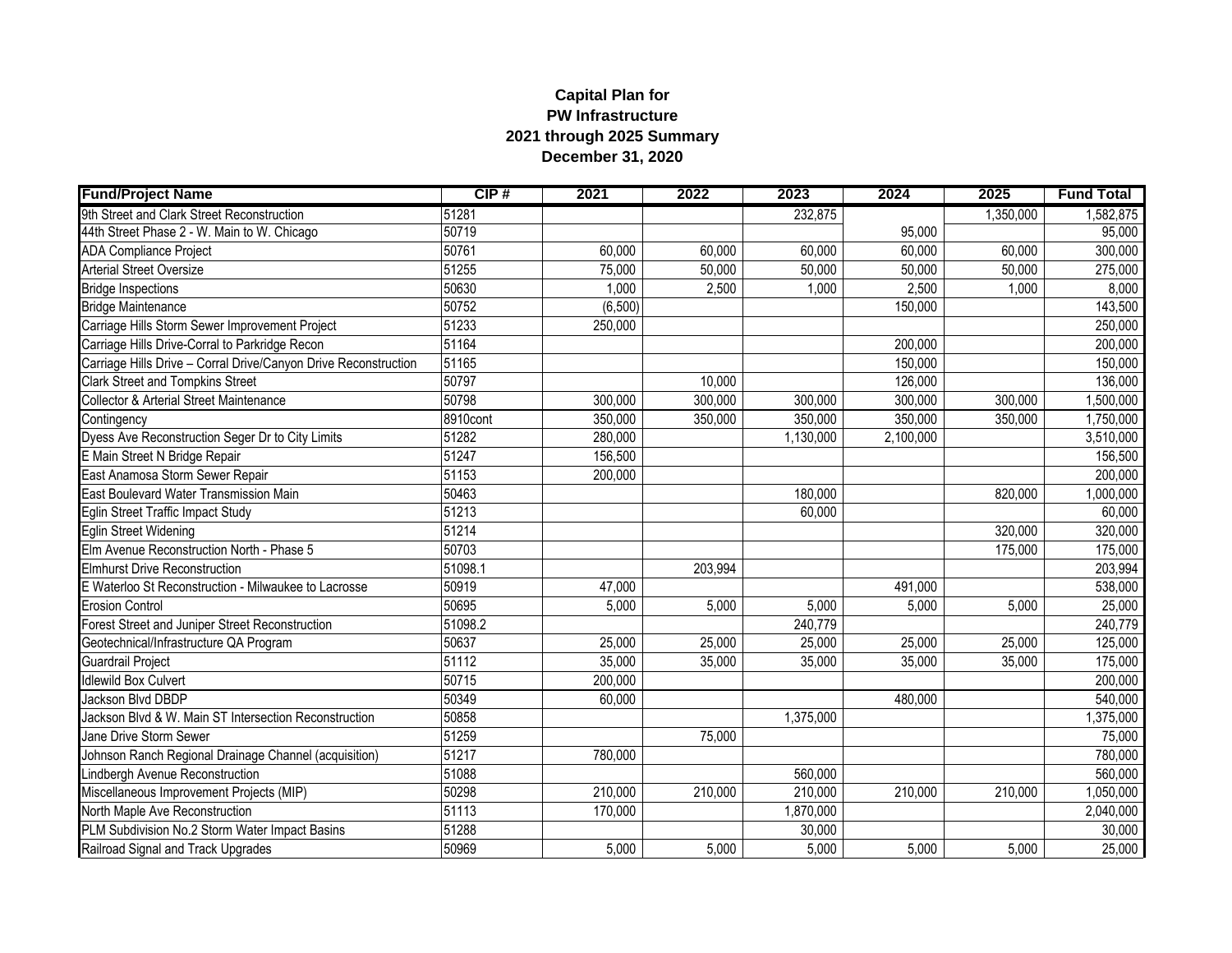| Roadway Surfacing Project (formally Out of the Dust) | 50297     | 60,000     | 60,000        | 60,000      | 60,000     | 60,000        | 300,000     |
|------------------------------------------------------|-----------|------------|---------------|-------------|------------|---------------|-------------|
| Robbinsdale - Ivy, Iowa, Tallent                     | 50389.4-1 |            | 1,768,500     |             |            |               | 1,768,500   |
| Robbinsdale Reconst Phase 5 - Oakland                | 50390.5-2 |            |               | 195,000     |            | 2,400,000     | 2,595,000   |
| Robbinsdale - Phase 5                                | 50390.5-1 |            | 1,371,500     |             |            |               | 1,371,500   |
| Robbinsdale - Phase 5                                | 50390.5-5 |            |               |             | 106,500    |               | 106,500     |
| Robbinsdale Phase 6 Fairlane Drive Reconstruction    | 51232.C   |            | 1,403,000     |             |            |               | 1,403,000   |
| Robbinsdale Phase 6 Fairmont Utility Reconstruction  | 51232.D   |            |               | 167,000     |            |               | 167,000     |
| San Marco Street Bridge Repair                       | 51194     | 385,875    |               |             |            |               | 385,875     |
| Sheffer Street Storm Sewer Improvements              | 51114     |            |               | 50,000      | 200,000    |               | 250,000     |
| Sheridan Lake Rd - Corral to Catron                  | 51122     |            |               |             |            | 1,596,683     | 1,596,683   |
| Skyline - Design                                     | 50153     |            | 320,000       |             |            |               | 320,000     |
| Skyline - Phase 1                                    | 50153.1   |            |               |             | 890,000    |               | 890,000     |
| St. Andrew Street- Street and Utility Project        | 51260     | 207,000    |               |             |            |               | 207,000     |
| St Charles and 11th Street Reconstruction            | 50926     |            |               | 116,000     |            | 1,004,000     | 1,120,000   |
| St. Cloud Street Reconstruction - 5th to Highland    | 51036     | 1,456,936  |               |             |            |               | 1,456,936   |
| St Cloud Street Reconstruciton West Blvd to 9th St   | 51174     |            | 263,000       |             |            |               | 263,000     |
| St Patrick St Mt Rushmore Rd to 5th                  | 51126     |            | 1,087,000     |             |            |               | 1,087,000   |
| Street Rehabilitation - Utility Support Fund         | 50844     | 1,500,000  | 1,500,000     | 1,500,000   | 1,500,000  | 1,500,000     | 7,500,000   |
| <b>Street Rehabilitation</b>                         | 50549     | 1,000,000  | 1,000,000     | 1,000,000   | 1,000,000  | 1,000,000     | 5,000,000   |
| South Wildwood Reconst - Phase 2                     | 51003     |            |               | 1,850,000   |            |               | 1,850,000   |
| South Robbinsdale Low Flow Channel                   | 51240     |            | 25,000        |             |            |               | 25,000      |
| <b>Sunburst Drive Reconstruction</b>                 | 51004     |            | 1,250,000     |             |            |               | 1,250,000   |
| <b>Traffic Operations Upgrades</b>                   | 51047     | 180,000    | 200,000       | 200,000     | 200,000    | 200,000       | 980,000     |
| <b>Una Del Drive</b>                                 | 50914     | 620,000    |               |             |            |               | 620,000     |
| Water Main Repl Sitting Bull, Red Cloud, Crazy Horse | 51074     |            |               |             | 30,000     |               | 30,000      |
| <b>Wentworth Drive Reconstruction</b>                | 51039     |            |               |             | 550,000    |               | 550,000     |
| W. Blvd NE Reconstr North to Anamosa                 | 50879     |            | 75,000        |             | 745,000    |               | 820,000     |
| West Blvd St Joe to Omaha                            | 51127     |            |               | 200,000     |            |               | 200,000     |
| Wonderland Area St & Utilities Ph 1                  | 51070.1   |            | 1,122,000     |             |            |               | 1,122,000   |
| Wonderland Area St & Utilities Ph 2                  | 51070.2   |            |               | 81,000      |            | 866,000       | 947,000     |
| <b>Project Total</b>                                 |           | 8,612,811  | 12,776,494    | 12,138,654  | 10,116,000 | 12,332,683    | 55,976,642  |
| <b>Budget</b>                                        |           | 10,315,659 | 10,524,701    | 10,737,923  | 10,955,408 | 11, 177, 243  | 53,710,934  |
| <b>Budget Minus Project Total</b>                    |           | 1,702,848  | (2, 251, 793) | (1,400,731) | 839,408    | (1, 155, 440) | (2,265,708) |
|                                                      |           |            |               |             |            |               |             |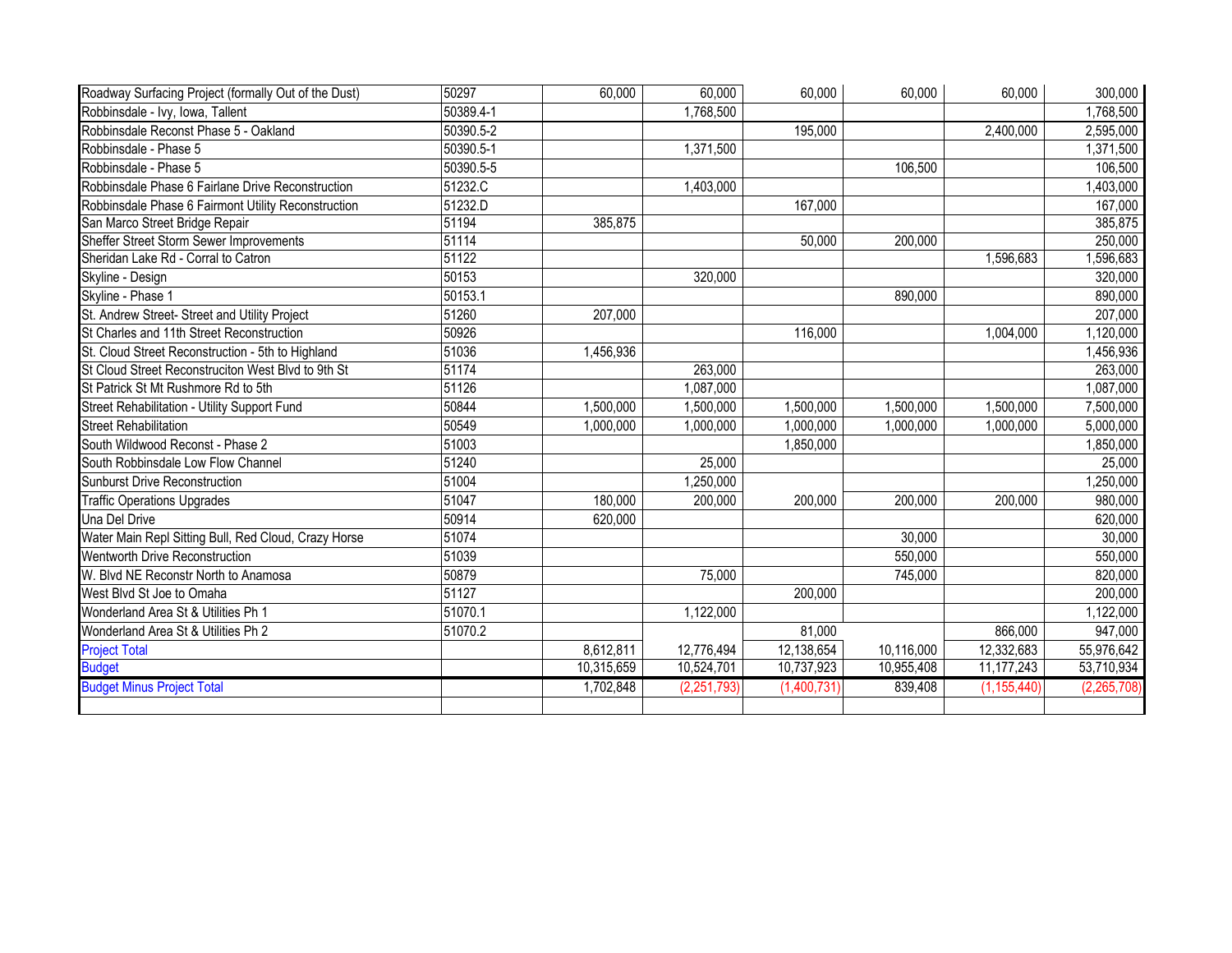| <b>Urban Systems</b>                               |                    |            |             |             |             |            |            |
|----------------------------------------------------|--------------------|------------|-------------|-------------|-------------|------------|------------|
| Dakota Dr Water Main Reconst                       | 50399              |            | 666,500     |             |             |            | 666,500    |
| Sheridan Lake Road Reconst - CLD to W Main         | 50967              |            |             |             |             |            | $\Omega$   |
| Sheridan Lake Rd - Corral to Catron                | 51122              | 2,373,670  | 1,708,670   | 2,373,670   | 2,373,670   |            | 8,829,680  |
| <b>Project Total</b>                               |                    | 2,373,670  | 2,375,170   | 2,373,670   | 2,373,670   |            | 9,496,180  |
| <b>Budget</b>                                      |                    | 2,373,670  | 2,375,170   | 2,373,670   | 2,373,670   | 2,373,607  | 11,869,787 |
| <b>Budget Minus Project Total</b>                  |                    |            |             |             |             | 2,373,607  | 2,373,607  |
|                                                    |                    |            |             |             |             |            |            |
|                                                    |                    |            |             |             |             |            |            |
| <b>Budget Totals - PW Infrastructure</b>           |                    | 10,315,659 | 10,524,701  | 10,737,923  | 10,955,408  | 11,177,243 | 53,710,934 |
| <b>Budget Totals - PW Infrastructure .16 Funds</b> |                    |            |             |             |             |            |            |
| <b>Urban System Funds</b>                          |                    | 2,373,670  | 2,375,170   | 2,373,670   | 2,373,670   | 2,373,607  | 11,869,787 |
| <b>Project Totals - Streets, Drainage, MIP</b>     |                    | 10,986,481 | 15,151,664  | 14,512,324  | 12,489,670  | 12,332,683 | 55,976,642 |
| <b>Budget Totals Minus Project Totals</b>          |                    | 1,702,848  | (2,251,793) | (1,400,731) | 839,408     | 1,218,167  | 9,604,079  |
| <b>Total Cumulative Balance</b>                    |                    | 826.179    | (1,425,614) | (2,826,345) | (1,986,937) | (768, 770) | (768, 770) |
|                                                    |                    |            |             |             |             |            |            |
| Legend                                             | <b>Rescheduled</b> |            |             |             |             |            |            |